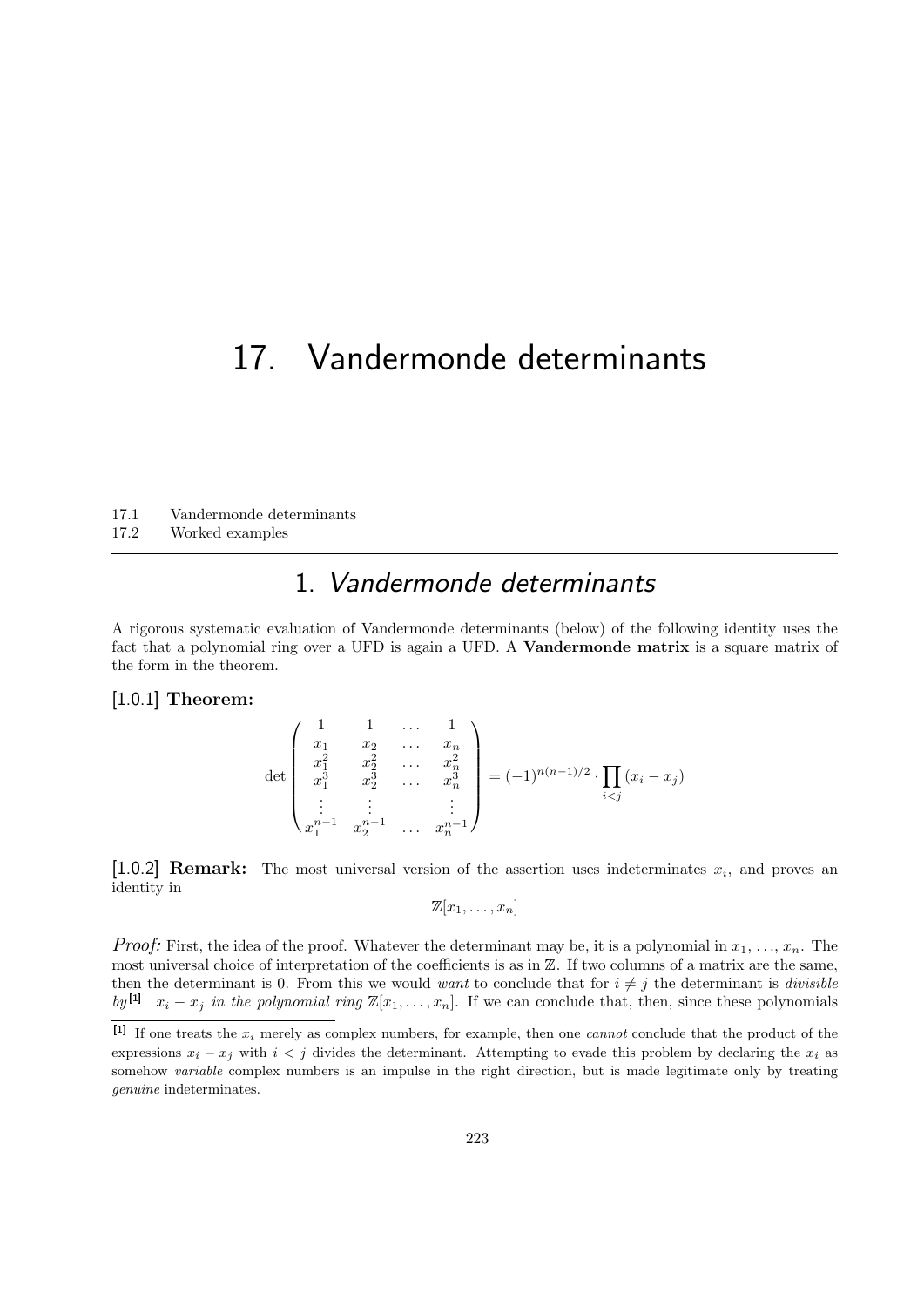are pairwise relatively prime, we can conclude that the determinant is divisible by

$$
\prod_{i
$$

Considerations of degree will show that there is no room for further factors, so, up to a constant, this is the determinant.

To make sense of this line of argument, first observe that a determinant is a polynomial function of its entries. Indeed, the formula is

$$
\det M = \sum_{p} \sigma(p) M_{1p(1)} M_{2p(2)} \dots M_{np(n)}
$$

where p runs over permutations of n things and  $\sigma(p)$  is the sign or parity of p, that is,  $\sigma(p)$  is +1 if p is a product of an even number of 2-cycles and is −1 if p is the product of an odd number of 2-cycles. Thus, for any  $\mathbb Z$ -algebra homomorphism  $f$  to a commutative ring  $R$  with identity,

$$
f: \mathbb{Z}[x_1,\ldots,x_n] \longrightarrow R
$$

we have

$$
f(\det V) = \det f(V)
$$

where by  $f(V)$  we mean application of f entry-wise to the matrix V. Thus, if we can prove an identity in  $\mathbb{Z}[x_1,\ldots,x_n]$ , then we have a corresponding identity in any ring.

Rather than talking about setting  $x_j$  equal to  $x_i$ , it is safest to try to see divisibility property as directly as possible. Therefore, we do not attempt to use the property that the determinant of a matrix with two equal columns is 0. Rather, we use the property  $[2]$  that if an element r of a ring R divides every element of a column (or row) of a square matrix, then it divides the determinant. And we are allowed to add any multiple of one column to another without changing the value of the determinant. Subtracting the  $j<sup>th</sup>$  column from the  $i^{th}$  column of our Vandermonde matrix (with  $i < j$ ), we have

$$
\det V = \det \begin{pmatrix} \cdots & 1-1 & \cdots & 1 & \cdots \\ \cdots & x_i - x_j & \cdots & x_j & \cdots \\ \cdots & x_i^2 - x_j^2 & \cdots & x_j^2 & \cdots \\ \cdots & x_i^3 - x_j^3 & \cdots & x_j^3 & \cdots \\ \vdots & \vdots & \vdots & \vdots \\ \cdots & x_i^{n-1} - x_j^{n-1} & \cdots & x_j^{n-1} & \cdots \end{pmatrix}
$$

From the identity

 $\boldsymbol{r}$ 

$$
m - y^m = (x - y)(x^{m-1} + x^{m-2}y + \dots + y^{m-1})
$$

it is clear that  $x_i - x_j$  divides all entries of the new i<sup>th</sup> column. Thus,  $x_i - x_j$  divides the determinant. This holds for all  $i < i$ .

Since these polynomials are linear, they are irreducible in  $\mathbb{Z}[x_1, \ldots, x_n]$ . Generally, the units in a polynomial ring  $R[x_1, \ldots, x_n]$  are the units  $R^\times$  in R, so the units in  $\mathbb{Z}[x_1, \ldots, x_n]$  are just  $\pm 1$ . Visibly, the various irreducible  $x_i - x_j$  are not associate, that is, do not merely differ by units. Therefore, their least common multiple is their product. Since  $\mathbb{Z}[x_1, \ldots, x_n]$  is a UFD, this product divides the determinant of the Vandermonde matrix.

To finish the computation, we want to argue that the determinant can have no further polynomial factors than the ones we've already determined, so up to a constant (which we'll determine) is equal to the latter

<sup>[2]</sup> This follows directly from the just-quoted formula for determinants, and also from other descriptions of determinants, but from any viewpoint is still valid for matrices with entries in any commutative ring with identity.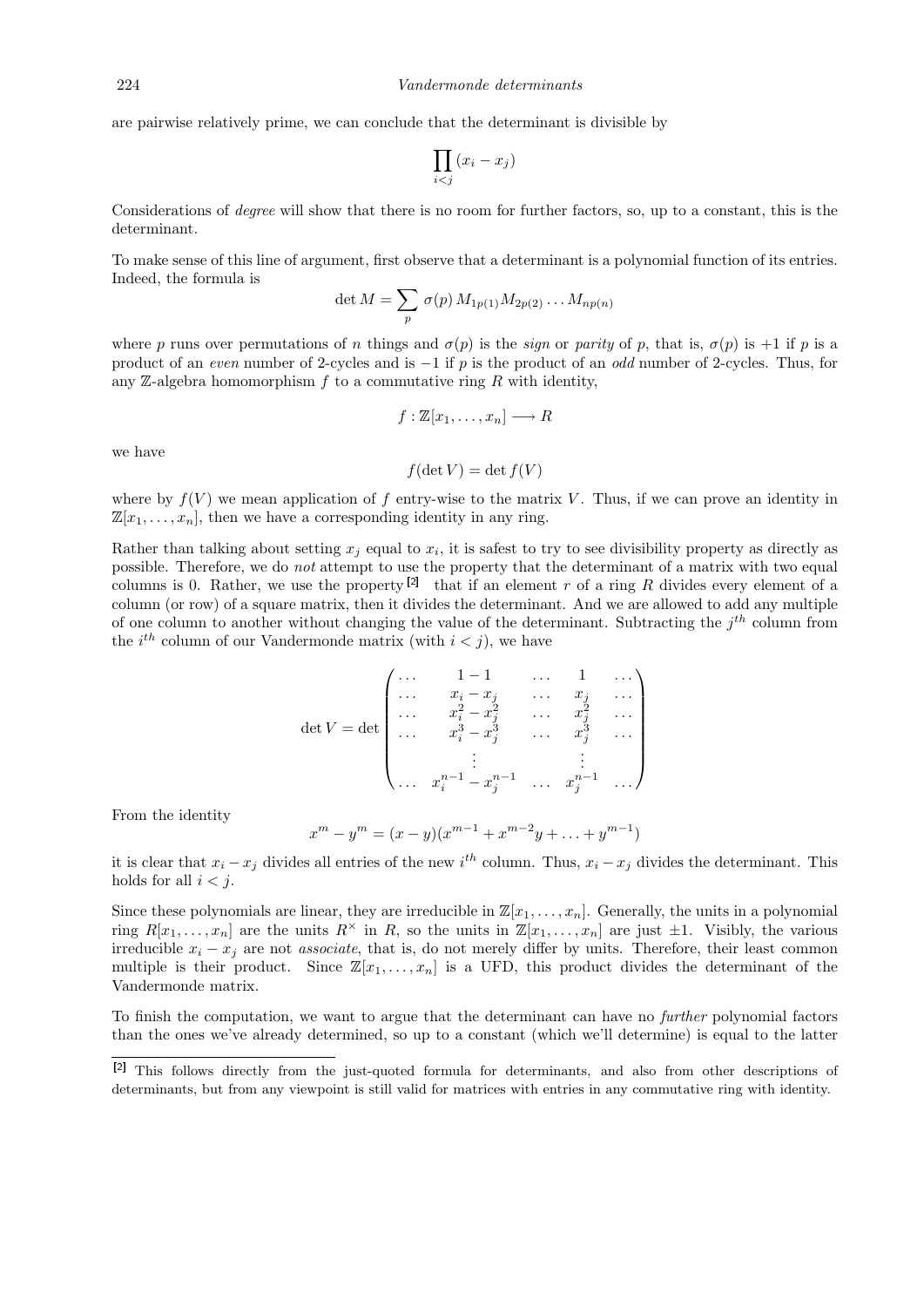product. <sup>[3]</sup> To prove this, we need the notion of **total degree**: the total degree of a monomial  $x_1^{m_1} \dots x_n^{m_n}$ is  $m_1 + \ldots + m_n$ , and the total degree of a polynomial is the maximum of the total degrees of the monomials occurring in it. We grant for the moment the result of the proposition below, that the total degree of a product is the sum of the total degrees of the factors. The total degree of the product is

$$
\sum_{1 \le i < j \le n} 1 = \sum_{1 \le i < n} n - i = \frac{1}{2}n(n-1)
$$

To determine the total degree of the determinant, invoke the usual formula for the determinant of a matrix M with entries  $M_{ij}$ , namely

$$
\det M = \sum_{\pi} \sigma(\pi) \prod_i M_{i, \pi(i)}
$$

where  $\pi$  is summed over permutations of n things, and where  $\sigma(\pi)$  is the sign of the permutation  $\pi$ . In a Vandermonde matrix all the top row entries have total degree 0, all the second row entries have total degree 1, and so on. Thus, in this permutation-wise sum for a Vandermonde determinant, each summand has total degree

$$
0 + 1 + 2 + \ldots + (n - 1) = \frac{1}{2}n(n - 1)
$$

so the total degree of the determinant is the total degree of the product

$$
\sum_{1 \le i < j \le n} 1 = \sum_{1 \le i < n} n - i = \frac{1}{2}n(n-1)
$$

Thus,

$$
\det\begin{pmatrix} 1 & 1 & \dots & 1 \\ x_1 & x_2 & \dots & x_n \\ x_1^2 & x_2^2 & \dots & x_n^2 \\ x_1^3 & x_2^3 & \dots & x_n^3 \\ \vdots & \vdots & & \vdots \\ x_1^{n-1} & x_2^{n-1} & \dots & x_n^{n-1} \end{pmatrix} = \text{constant} \cdot \prod_{i < j} (x_i - x_j)
$$

Granting this, to determine the constant it suffices to compare a single monomial in both expressions. For example, compare the coefficients of

$$
x_1^{n-1}x_2^{n-2}x_3^{n-3}\ldots x_{n-1}^1x_n^0
$$

In the product, the only way  $x_1^{n-1}$  appears is by choosing the  $x_1$ s in the linear factors  $x_1 - x_j$  with  $1 < j$ . After this, the only way to get  $x_2^{n-2}$  is by choosing all the  $x_2$ s in the linear factors  $x_2 - x_j$  with  $2 < j$ . Thus, this monomial has coefficient +1 in the product.

In the determinant, the only way to obtain this monomial is as the product of entries from lower left to upper right. The indices of these entries are  $(n, 1)$ ,  $(n - 1, 2)$ , ...,  $(2, n - 1)$ ,  $(1, n)$ . Thus, the coefficient of this monomial is  $(-1)^\ell$  where  $\ell$  is the number of 2-cycles necessary to obtain the permutation p such that

$$
p(i) = n + 1 - i
$$

Thus, for n even there are  $n/2$  two-cycles, and for n odd  $(n-1)/2$  two-cycles. For a closed form, as these expressions will appear only as exponents of −1, we only care about values modulo 2. Because of the division by 2, we only care about  $n$  modulo 4. Thus, we have values

$$
\begin{cases}\nn/2 = 0 \mod 2 \quad \text{(for } n = 0 \mod 4) \\
(n-1)/2 = 0 \mod 2 \quad \text{(for } n = 1 \mod 4) \\
n/2 = 1 \mod 2 \quad \text{(for } n = 3 \mod 4) \\
(n-1)/2 = 1 \mod 2 \quad \text{(for } n = 1 \mod 4)\n\end{cases}
$$

<sup>[3]</sup> This is more straightforward than setting up the right viewpoint for the first part of the argument.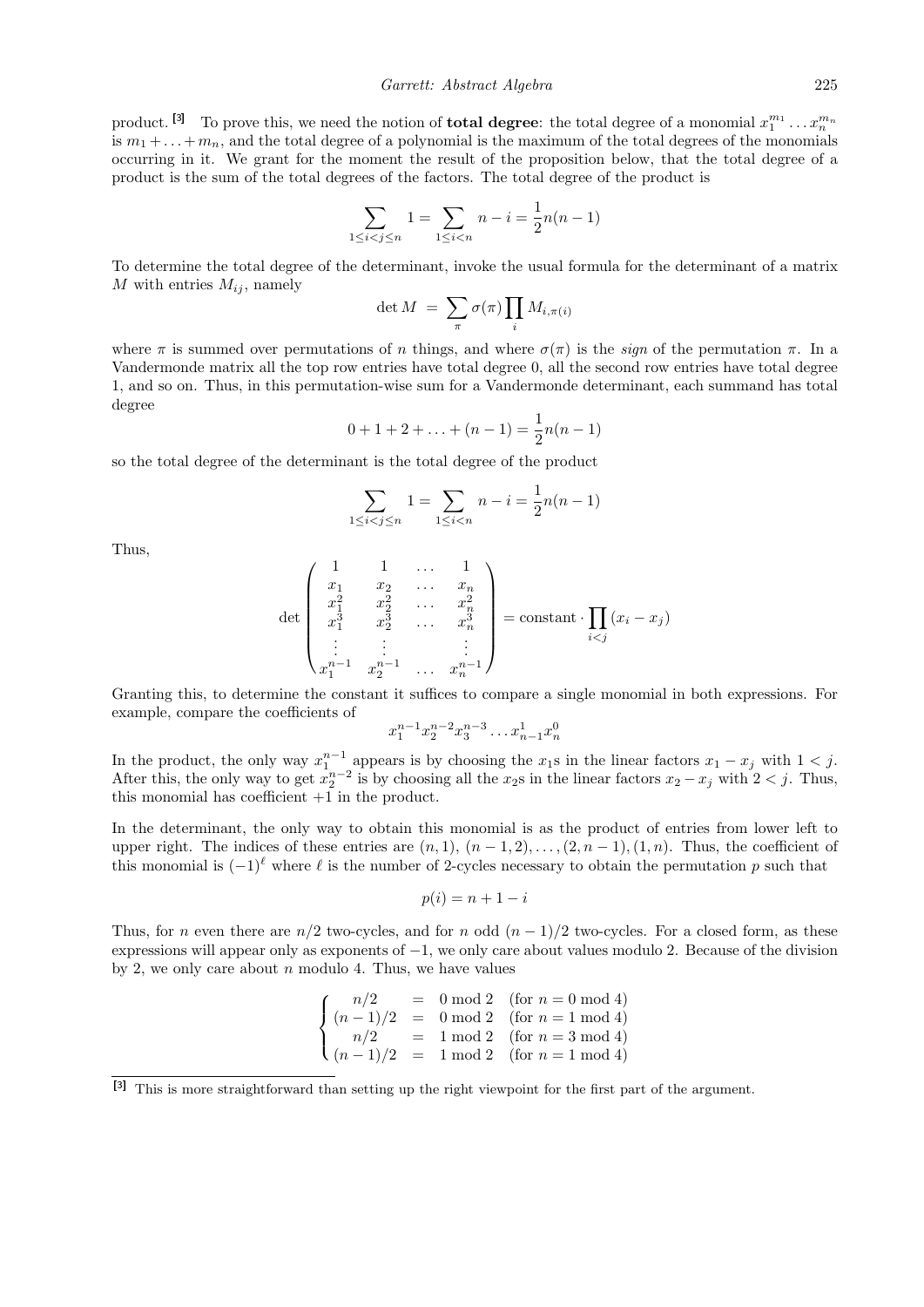After some experimentation, we find a closed expression

$$
n(n-1)/2 \bmod 2
$$

 $(-1)^{n(n-1)/2}$ 

Thus, the leading constant is

in the expression for the Vandermonde determinant.  $\frac{1}{1}$ 

Verify the property of total degree:

[1.0.3] Lemma: Let  $f(x_1, \ldots, x_n)$  and  $g(x_1, \ldots, x_n)$  be polynomials in  $k[x_1, \ldots, x_n]$  where k is a field. Then the total degree of the product is the sum of the total degrees.

Proof: It is clear that the total degree of the product is less than or equal the sum of the total degrees.

Let  $x_1^{e_1} \ldots x_n^{e_n}$  and  $x_1^{f_1} \ldots x_n^{f_n}$  be two monomials of highest total degrees  $s = e_1 + \ldots + e_n$  and  $t = f_1 + \ldots + f_n$ occurring with non-zero coefficients in  $f$  and  $g$ , respectively. Assume without loss of generality that the exponents  $e_1$  and  $f_1$  of  $x_1$  in the two expressions are the largest among all monomials of total degrees  $s, t$  in f and g, respectively. Similarly, assume without loss of generality that the exponents  $e_2$  and  $f_2$  of  $x_2$  in the two expressions are the largest among all monomials of total degrees  $s, t$  in f and  $q$ , respectively, of degrees  $e_1$  and  $f_1$  in  $x_1$ . Continuing similarly, we claim that the coefficient of the monomial

$$
M = x^{e_1+f_1} \dots x_n^{e_n+f_n}
$$

is simply the product of the coefficients of  $x_1^{e_1} \ldots x_n^{e_n}$  and  $x_1^{f_1} \ldots x_n^{f_n}$ , so non-zero. Let  $x_1^{u_1} \ldots x_n^{u_n}$  and  $x_1^{v_1} \ldots x_n^{v_n}$  be two other monomials occurring in f and g such that for all indices i we have  $u_i + v_i = e_i + f_i$ . By the maximality assumption on  $e_1$  and  $f_1$ , we have  $e_1 \ge u_1$  and  $f_1 \ge v_1$ , so the only way that the necessary power of  $x_1$  can be achieved is that  $e_1 = u_1$  and  $f_1 = v_1$ . Among exponents with these maximal exponents of  $x_1$ ,  $e_2$  and  $f_2$  are maximal, so  $e_2 \ge u_2$  and  $f_2 \ge v_2$ , and again it must be that  $e_2 = u_2$  and  $f_2 = v_2$  to obtain the exponent of  $x_2$ . Inductively,  $u_i = e_i$  and  $v_i = f_i$  for all indices. That is, the only terms in f and g contributing to the coefficient of the monomial M in  $f \cdot g$  are monomials  $x_1^{e_1} \ldots x_n^{e_n}$  and  $x_1^{f_1} \ldots x_n^{f_n}$ . Thus, the coefficient of  $M$  is non-zero, and the total degree is as claimed.  $/$ //

## 2. Worked examples

[17.1] Show that a *finite* integral domain is necessarily a *field*.

Let  $R$  be the integral domain. The integral domain property can be immediately paraphrased as that for  $0 \neq x \in R$  the map  $y \longrightarrow xy$  has trivial kernel (as R-module map of R to itself, for example). Thus, it is injective. Since R is a finite set, an injective map of it to itself is a bijection. Thus, there is  $y \in R$  such that  $xy = 1$ , proving that x is invertible.  $/$ ///

[17.2] Let  $P(x) = x^3 + ax + b \in k[x]$ . Suppose that  $P(x)$  factors into linear polynomials  $P(x) = (x - \alpha_1)(x - \alpha_2)(x - \alpha_3)$ . Give a polynomial condition on a, b for the  $\alpha_i$  to be distinct.

(One might try to do this as a symmetric function computation, but it's a bit tedious.)

If  $P(x) = x^3 + ax + b$  has a repeated factor, then it has a common factor with its derivative  $P'(x) = 3x^2 + a$ .

If the characteristic of the field is 3, then the derivative is the constant a. Thus, if  $a \neq 0$ ,  $gcd(P, P') = a \in k^{\times}$ is never 0. If  $a = 0$ , then the derivative is 0, and all the  $\alpha_i$  are the same.

Now suppose the characteristic is not 3. In effect applying the Euclidean algorithm to  $P$  and  $P'$ ,

$$
(x^{3} + ax + b) - \frac{x}{3} \cdot (3x^{2} + a) = ax + b - \frac{x}{3} \cdot a = \frac{2}{3}ax + b
$$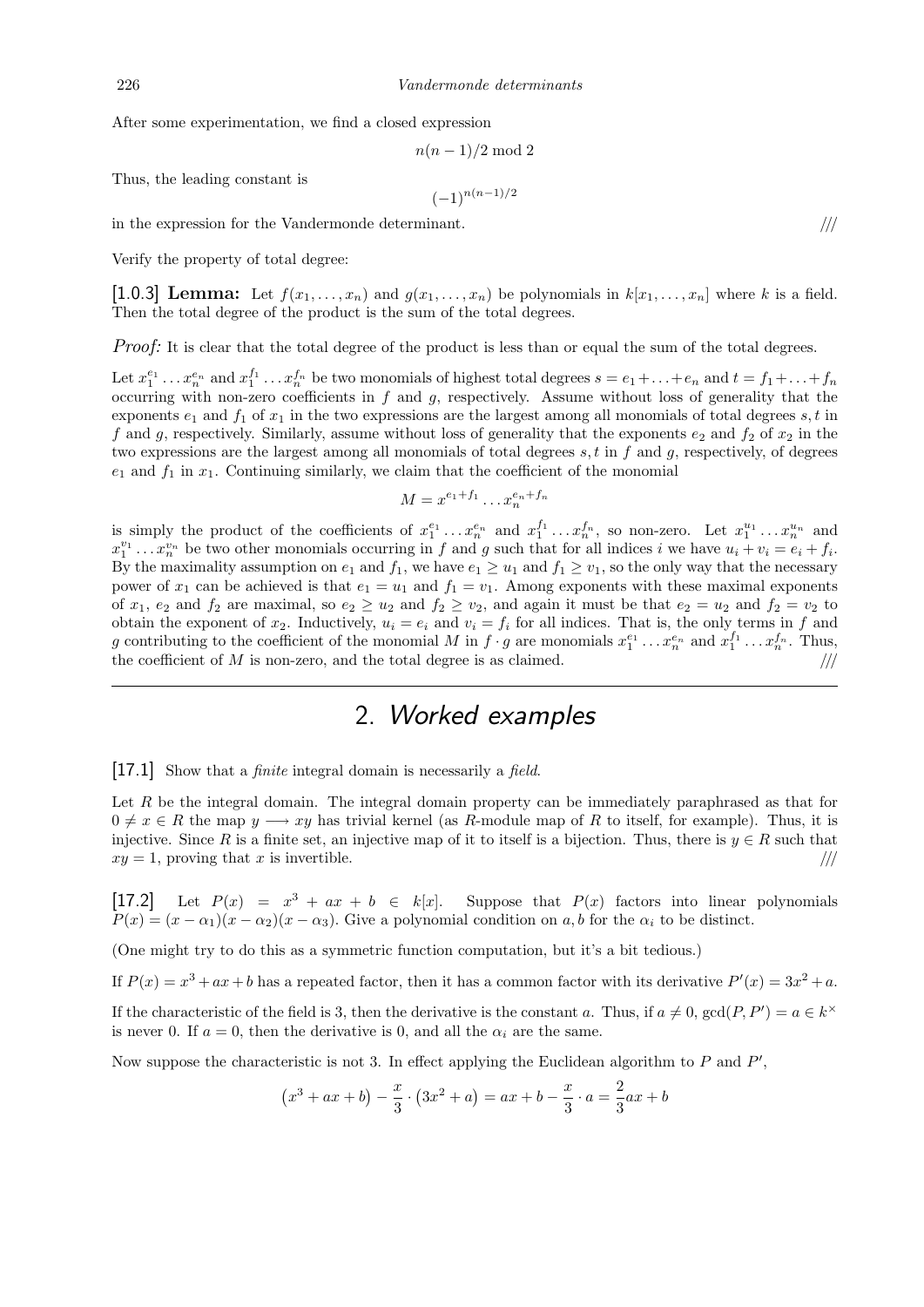If  $a = 0$  then the Euclidean algorithm has already terminated, and the condition for distinct roots or factors is  $b \neq 0$ . Also, possibly surprisingly, at this point we need to consider the possibility that the characteristic is 2. If so, then the remainder is b, so if  $b \neq 0$  the roots are always distinct, and if  $b = 0$ 

Now suppose that  $a \neq 0$ , and that the characteristic is not 2. Then we can divide by 2a. Continue the algorithm

$$
(3x^{2} + a) - \frac{9x}{2a} \cdot \left(\frac{2}{3}ax + b\right) = a + \frac{27b^{2}}{4a^{2}}
$$

Since  $4a^2 \neq 0$ , the condition that P have no repeated factor is

$$
4a^3 + 27b^2 \neq 0
$$

[17.3] The first three elementary symmetric functions in indeterminates  $x_1, \ldots, x_n$  are

$$
\sigma_1 = \sigma_1(x_1, \dots, x_n) = x_1 + x_2 + \dots + x_n = \sum_i x_i
$$

$$
\sigma_2 = \sigma_2(x_1, \dots, x_n) = \sum_{i < j} x_i x_j
$$

$$
\sigma_3 = \sigma_3(x_1, \dots, x_n) = \sum_{i < j < \ell} x_i x_j x_\ell
$$

Express  $x_1^3 + x_2^3 + \ldots + x_n^3$  in terms of  $\sigma_1, \sigma_2, \sigma_3$ .

Execute the algorithm given in the proof of the theorem. Thus, since the degree is 3, if we can derive the right formula for just 3 indeterminates, the same expression in terms of elementary symmetric polynomials will hold generally. Thus, consider  $x^3 + y^3 + z^3$ . To approach this we first take  $y = 0$  and  $z = 0$ , and consider  $x^3$ . This is  $s_1(x)^3 = x^3$ . Thus, we next consider

$$
(x3 + y3) - s1(x, y)3 = 3x2y + 3xy2
$$

As the algorithm assures, this is divisible by  $s_2(x, y) = xy$ . Indeed,

$$
(x3 + y3) - s1(x, y)3 = (3x + 3y)s2(x, y) = 3s1(x, y) s2(x, y)
$$

Then consider

$$
(x3 + y3 + z3) - (s1(x, y, z)3 - 3s2(x, y, z) s1(x, y, z)) = 3xyz = 3s3(x, y, z)
$$

Thus, again, since the degree is 3, this formula for 3 variables gives the general one:

$$
x_1^3 + \ldots + x_n^3 = s_1^3 - 3s_1s_2 + 3s_3
$$

where  $s_i = s_i(x_1, \ldots, x_n)$ .

[17.4] Express  $\sum_{i \neq j} x_i^2 x_j$  as a polynomial in the elementary symmetric functions of  $x_1, \ldots, x_n$ .

We could (as in the previous problem) execute the algorithm that proves the theorem asserting that every symmetric (that is,  $S_n$ -invariant) polynomial in  $x_1, \ldots, x_n$  is a polynomial in the elementary symmetric functions.

But, also, sometimes ad hoc manipulations can yield shortcuts, depending on the context. Here,

$$
\sum_{i \neq j} x_i^2 x_j = \sum_{i,j} x_i^2 x_j - \sum_{i=j} x_i^2 x_j = \left(\sum_i x_i^2\right) \left(\sum_j x_j\right) - \sum_i x_i^3
$$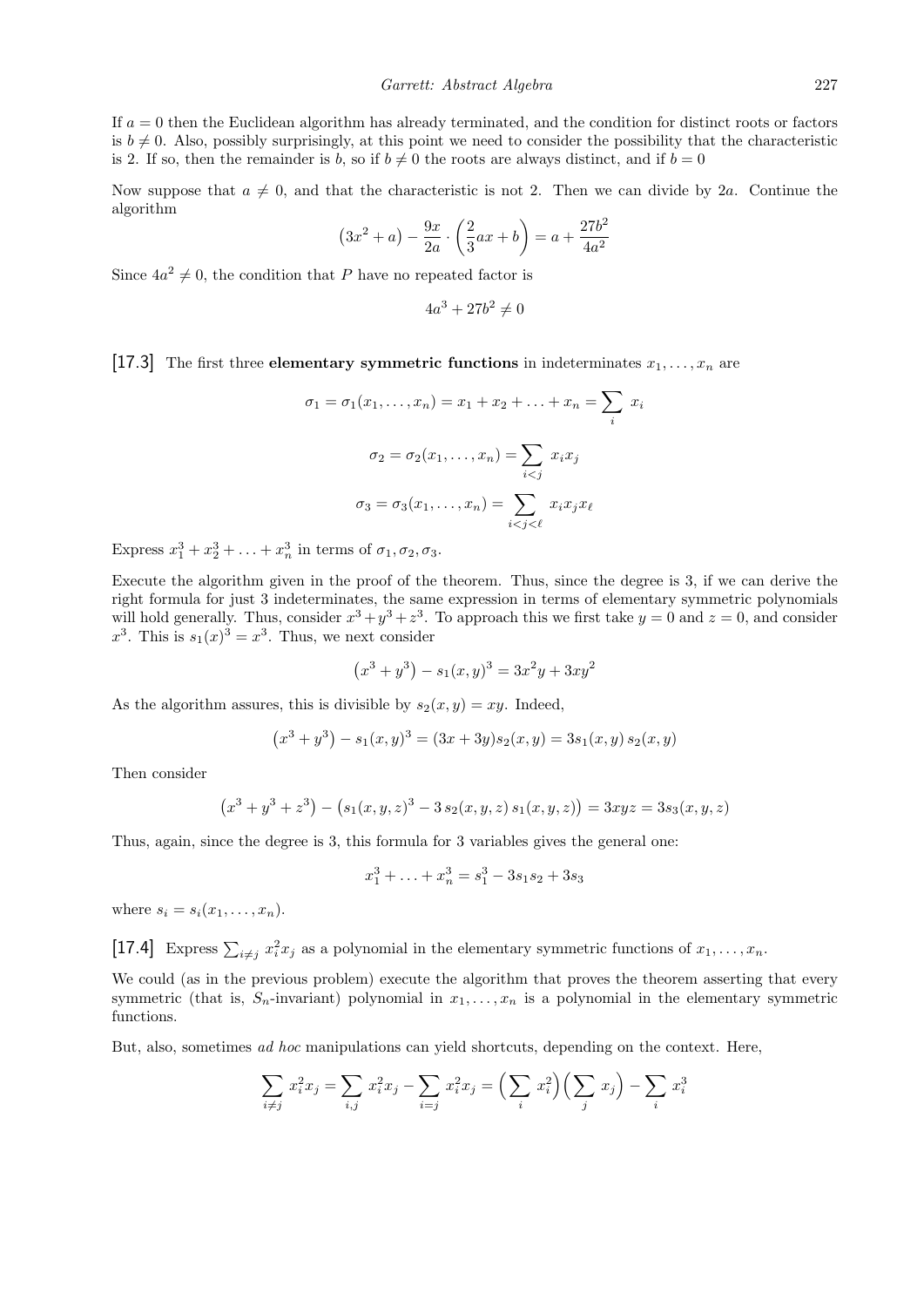An easier version of the previous exercise gives

$$
\sum_{i} x_i^2 = s_1^2 - 2s_2
$$

and the previous exercise itself gave

$$
\sum_{i} x_i^3 = s_1^3 - 3s_1s_2 + 3s_3
$$

Thus,

$$
\sum_{i \neq j} x_i^2 x_j = (s_1^2 - 2s_2) s_1 - (s_1^3 - 3s_1 s_2 + 3s_3) = s_1^3 - 2s_1 s_2 - s_1^3 + 3s_1 s_2 - 3s_3 = s_1 s_2 - 3s_3
$$

[17.5] Suppose the characteristic of the field k does not divide n. Let  $\ell > 2$ . Show that

$$
P(x_1,\ldots,x_n)=x_1^n+\ldots+x_\ell^n
$$

is irreducible in  $k[x_1, \ldots, x_\ell]$ .

First, treating the case  $\ell = 2$ , we claim that  $x^n + y^n$  is not a unit and has no repeated factors in  $k(y)[x]$ . (We take the field of rational functions in y so that the resulting polynomial ring in a single variable is Euclidean, and, thus, so that we understand the behavior of its irreducibles.) Indeed, if we start executing the Euclidean algorithm on  $x^n + y^n$  and its derivative  $nx^{n-1}$  in x, we have

$$
(x^n + y^n) - \frac{x}{n}(nx^{n-1}) = y^n
$$

Note that n is invertible in k by the characteristic hypothesis. Since y is invertible (being non-zero) in  $k(y)$ , this says that the gcd of the polynomial in  $x$  and its derivative is 1, so there is no repeated factor. And the degree in x is positive, so  $x^n + y^n$  has some irreducible factor (due to the unique factorization in  $k(y)[x]$ , or, really, due indirectly to its Noetherian-ness).

Thus, our induction (on n) hypothesis is that  $x_2^n + x_3^n + \ldots + x_\ell^n$  is a non-unit in  $k[x_2, x_3, \ldots, x_n]$  and has no repeated factors. That is, it is divisible by some irreducible p in  $k[x_2, x_3, \ldots, x_n]$ . Then in

$$
k[x_2, x_3, \dots, x_n][x_1] \approx k[x_1, x_2, x_3, \dots, x_n]
$$

Eisenstein's criterion applied to  $x_1^n + \ldots$  as a polynomial in  $x_1$  with coefficients in  $k[x_2, x_3, \ldots, x_n]$  and using the irreducible p yields the irreducibility.

#### [17.6] Find the determinant of the **circulant** matrix

|           |       |  |       | $x_{n-1}$                                                                                                                                                                                      |
|-----------|-------|--|-------|------------------------------------------------------------------------------------------------------------------------------------------------------------------------------------------------|
| $x_{n-1}$ |       |  |       | $\left(\begin{array}{ccccccccc} x_1 & x_2 & \ldots & x_{n-2} & x_{n-1} & x_n \ x_n & x_1 & x_2 & \ldots & x_{n-2} & x_{n-1} \ x_{n-1} & x_n & x_1 & x_2 & \ldots & x_{n-2} \end{array}\right)$ |
|           |       |  |       |                                                                                                                                                                                                |
| $x_3$     |       |  |       | $x_2$                                                                                                                                                                                          |
| $x_2$     | $x_3$ |  | $x_n$ | $x_1$                                                                                                                                                                                          |

(*Hint*: Let  $\zeta$  be an  $n^{th}$  root of 1. If  $x_{i+1} = \zeta \cdot x_i$  for all indices  $i < n$ , then the  $(j + 1)^{th}$  row is  $\zeta$  times the  $j^{th}$ , and the determinant is 0. )

Let  $C_{ij}$  be the ij<sup>th</sup> entry of the circulant matrix C. The expression for the determinant

$$
\det C = \sum_{p \in S_n} \sigma(p) C_{1,p(1)} \dots C_{n,p(n)}
$$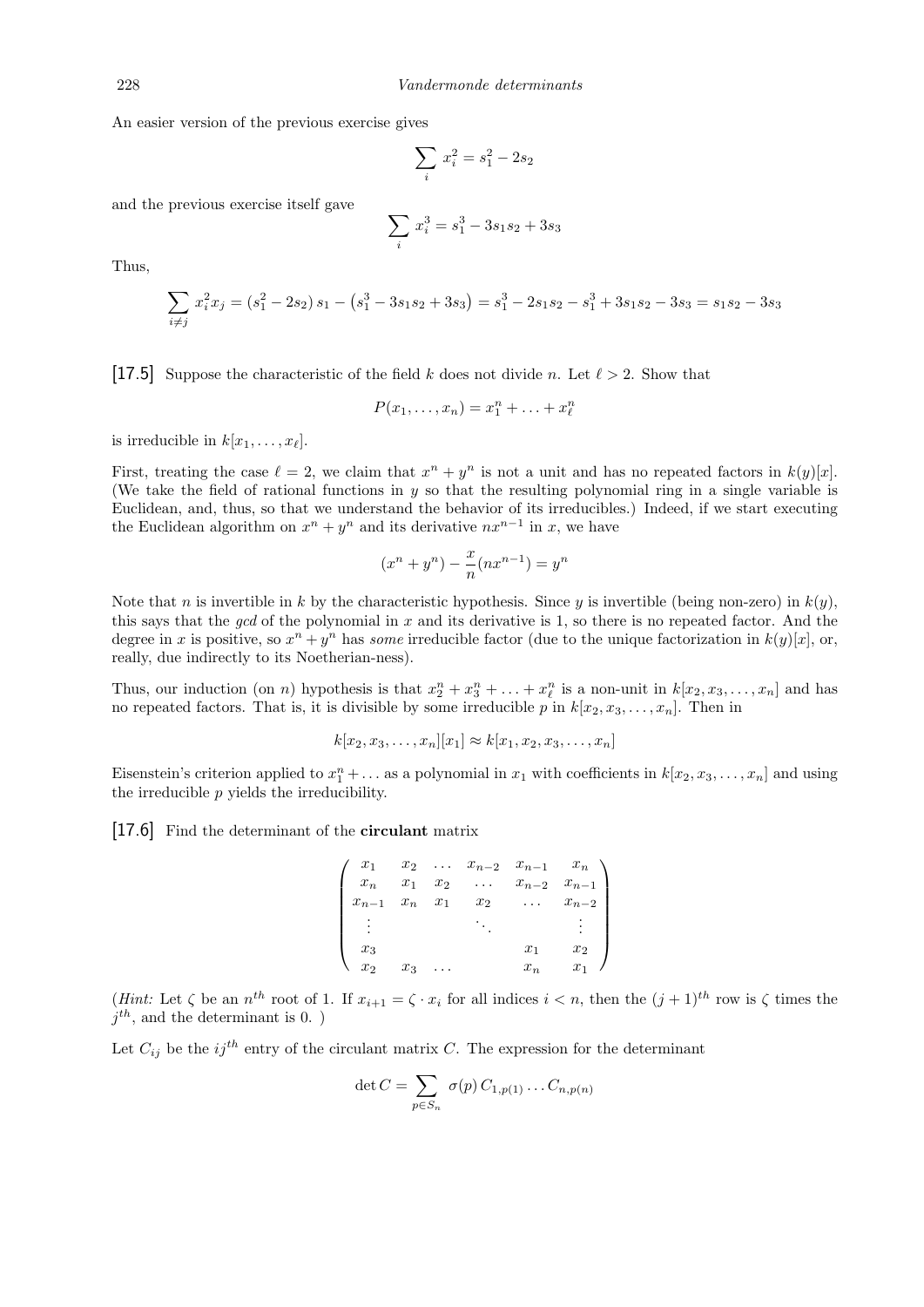where  $\sigma(p)$  is the sign of p shows that the determinant is a polynomial in the entries  $C_{ij}$  with integer coefficients. This is the most universal viewpoint that could be taken. However, with some hindsight, some intermediate manipulations suggest or require enlarging the 'constants' to include  $n^{th}$  roots of unity  $\omega$ . Since we do not know that  $\mathbb{Z}[\omega]$  is a UFD (and, indeed, it is not, in general), we must adapt. A reasonable adaptation is to work over  $\mathbb{Q}(\omega)$ . Thus, we will prove an identity in  $\mathbb{Q}(\omega)[x_1, \ldots, x_n]$ .

Add  $\omega^{i-1}$  times the i<sup>th</sup> row to the first row, for  $i \geq 2$ . The new first row has entries, from left to right,

$$
x_1 + \omega x_2 + \omega^2 x_3 + \dots + \omega^{n-1} x_n
$$
  
\n
$$
x_2 + \omega x_3 + \omega^2 x_4 + \dots + \omega^{n-1} x_{n-1}
$$
  
\n
$$
x_3 + \omega x_4 + \omega^2 x_5 + \dots + \omega^{n-1} x_{n-2}
$$
  
\n
$$
x_4 + \omega x_5 + \omega^2 x_6 + \dots + \omega^{n-1} x_{n-3}
$$
  
\n...  
\n
$$
x_2 + \omega x_3 + \omega^2 x_4 + \dots + \omega^{n-1} x_1
$$

The  $t^{th}$  of these is

$$
\omega^{-t} \cdot (x_1 + \omega x_2 + \omega^2 x_3 + \ldots + \omega^{n-1} x_n)
$$

since  $\omega^n = 1$ . Thus, in the ring  $\mathbb{Q}(\omega)[x_1, \ldots, x_n]$ ,

$$
x_1 + \omega x_2 + \omega^2 x_3 + \ldots + \omega^{n-1} x_n)
$$

divides this new top row. Therefore, from the explicit formula, for example, this quantity divides the determinant.

Since the characteristic is 0, the n roots of  $x^n - 1 = 0$  are distinct (for example, by the usual computation of gcd of  $x<sup>n</sup> - 1$  with its derivative). Thus, there are n superficially-different linear expressions which divide det C. Since the expressions are linear, they are *irreducible* elements. If we prove that they are *non-associate* (do not differ merely by units), then their product must divide det  $C$ . Indeed, viewing these linear expressions in the larger ring

$$
\mathbb{Q}(\omega)(x_2,\ldots,x_n)[x_1]
$$

we see that they are distinct linear monic polynomials in  $x_1$ , so are non-associate.

Thus, for some  $c \in \mathbb{Q}(\omega)$ ,

$$
\det C = c \cdot \prod_{1 \le \ell \le n} \left( x_1 + \omega^{\ell} x_2 + \omega^{2\ell} x_3 + \omega^{3\ell} x_4 + \dots + \omega^{(n-1)\ell} x_n \right)
$$

Looking at the coefficient of  $x_1^n$  on both sides, we see that  $c = 1$ .

(One might also observe that the product, when expanded, will have coefficients in  $\mathbb{Z}$ .)

### Exercises

17.[2.0.1] A k-linear derivation D on a commutative k-algebra A, where k is a field, is a k-linear map  $D: A \longrightarrow A$  satisfying Leibniz' identity

$$
D(ab) = (Da) \cdot b + a \cdot (Db)
$$

Given a polynomial  $P(x)$ , show that there is a unique k-linear derivation D on the polynomial ring  $k[x]$ sending x to  $P(x)$ .